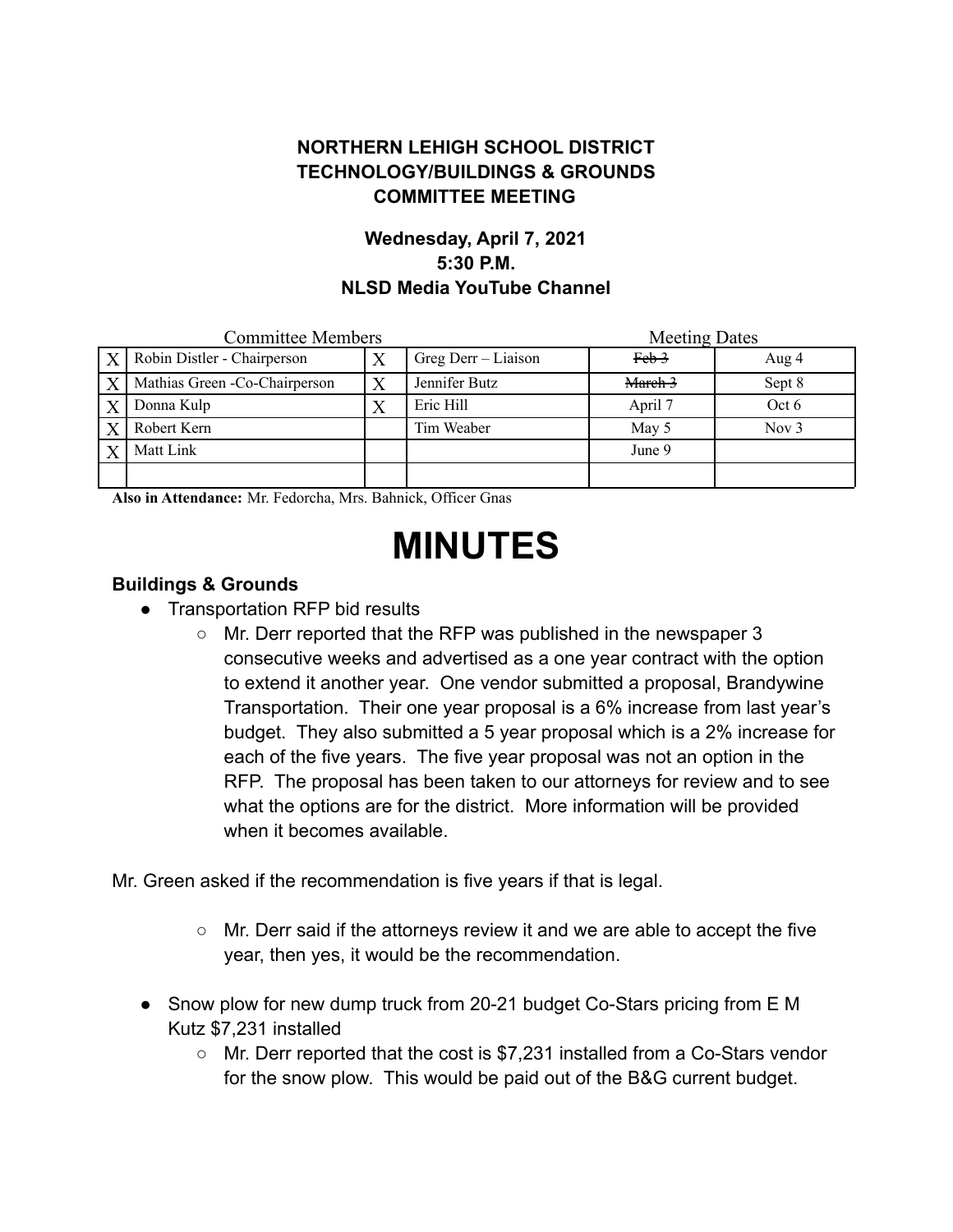- $\circ$  Board members on the committee approved the quote to move forward to the 4/12/21 Board agenda.
- Sub Custodial service -SOS Group School Operations Services located in Phoenixville, PA
	- Mr. Derr reported that the district has tried all avenues to hire substitute custodians and only have 1 or 2 people who work intermittently. Custodians have vacation/personal days to use and with the necessity of cleaning and sanitizing, it's important to have custodians in the buildings. Mr. Derr has discussed it with the staff and business office. The agreement is for one year with the SOS Group. The substitute is an employee of the company and the company would take care of the payroll, the taxes, provide the clearances, physicals, and anything the district requires. There is no cost to enter into the contract. The district only pays for the actual hours worked by the substitute custodian. The cost is \$21/hour with \$15 to the substitute and \$6 to the company's costs. We can still use our in-house substitutes. This would be paid through the ESSERS funds since the cleaning and sanitizing goes along with the NLSD Health & Safety Plan.

Mr. Fedorcha asked if there was anything in the support contract regarding substitutes.

○ Mr. Derr commented that there is nothing in the contract that would prohibit the district from the services.

Mr. Kern commented that the fact that Mr. Derr has come to them means there is a great need for this and an essential need as well and he supports it. Mr. Distler agreed with Mr. Kern.

Mr. Green asked if the starting salary for custodians is about \$16/hour.

 $\circ$  Mr. Derr commented that the substitute rate is \$11.25/hour. Mrs. Frantz commented that the starting salary for a full-time custodian is \$15.75/hour.

Mrs. Kulp asked what kind of guarantee or percentage do you think they would be able to get when a substitute is needed.

> ○ Mr. Derr commented that the company said that they could line a substitute up for the district that would be in the area and be able to supply the district with the same substitute for consistency.